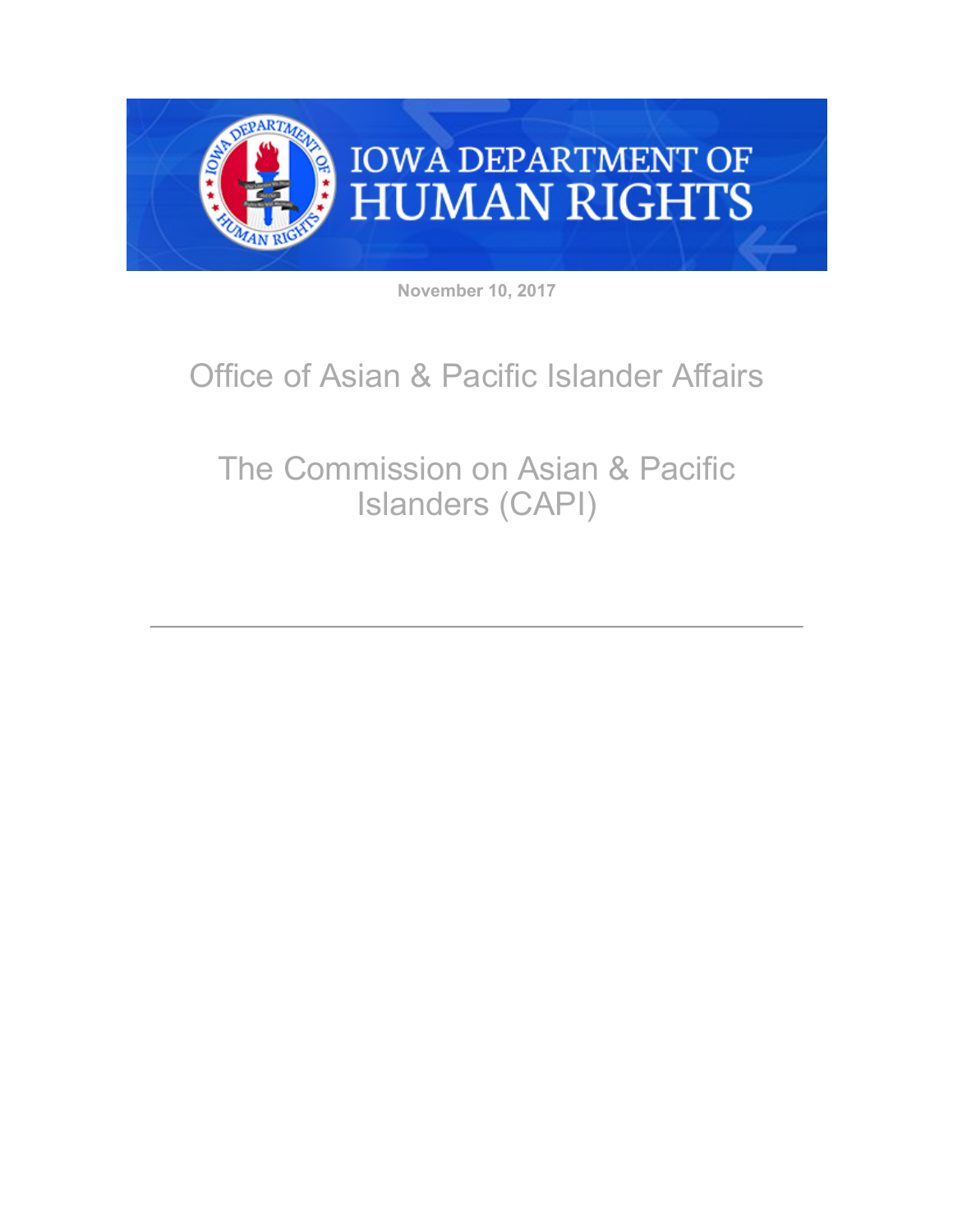

## **SPECIAL API VETERANS DAY FEATURE**

## MEET CAPI COMMISSIONER STAFF SERGEANT JAMES SUONG

Unassuming. Humble. Likeable. These adjectives fall short of describing newest CAPI Commissioner Staff Sergeant (SSG) James Suong. He is also a dedicated US soldier of 21 years and a veteran, husband and father of two, and one heckuva hard worker. Digging a little deeper, one begins to grasp the circumstances that shaped Suong into the person he is today. He is also a refugee who came to America at a very young age and faced adversity and overcame numerous hurdles along the way.

Suong's compelling life story begins in a war-torn Cambodia in the late 1970s - at a time when the Khmer Rouge led by Pol Pot is sweeping across the country forcing urban residents into rural areas where forced agricultural labor camps awaited them. In what later became infamously known as the Killing Fields, a young 7-year old James is separated from his father, mother and baby brother. His father went missing after an air raid bombing. To this day, no one is truly certain if he died or survived.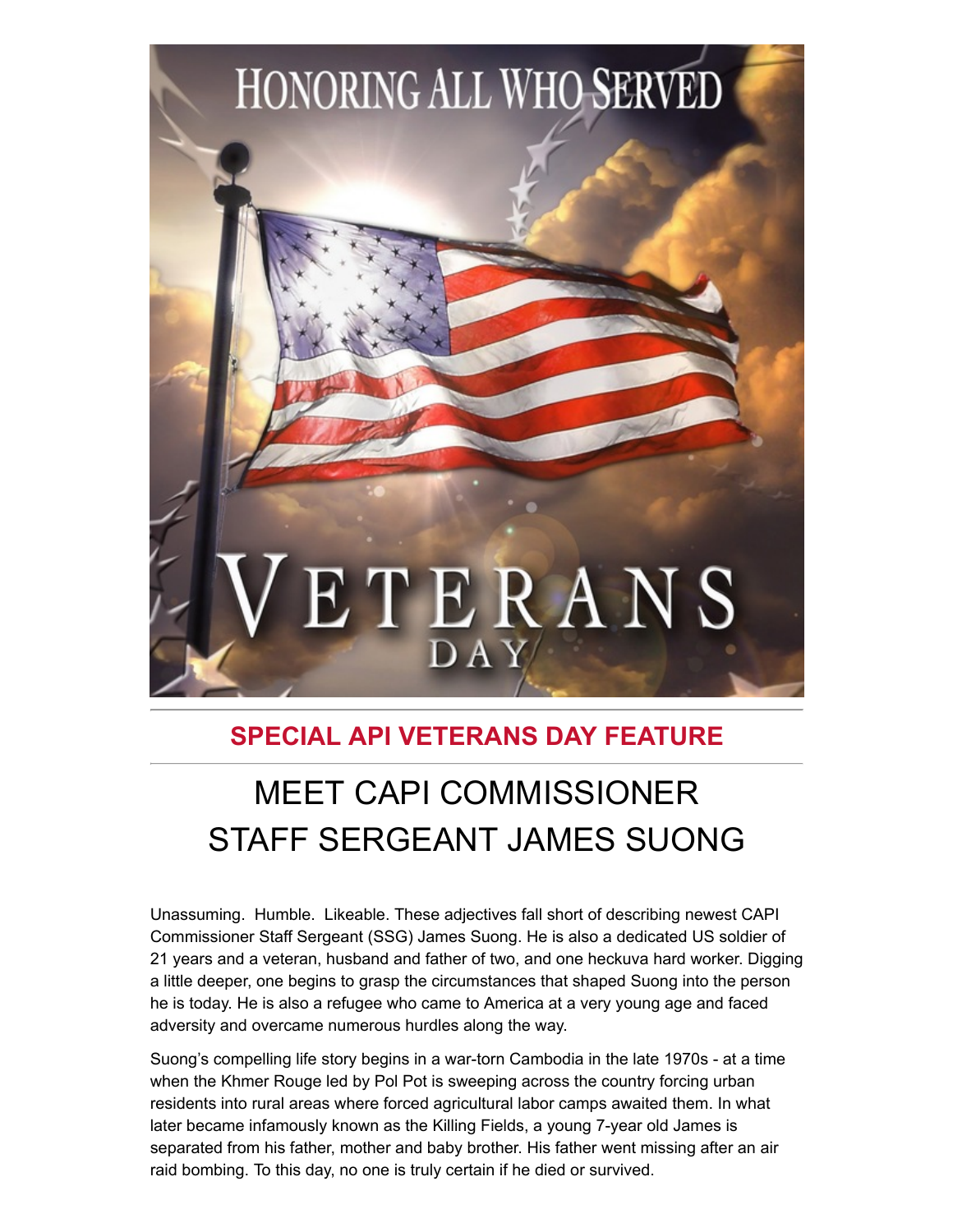James is sent to live with other youth at a nearby youth labor camp where they begin reprogramming or "re-educating" youth to embrace Maoist and Marxist Communist principles. Risking beatings and possible death, he often smuggled his food ration of hot rice, a luxury at the time, down to the main camp for his mother and brother. He evaded soldiers and returned before the evening roll call and anyone noticed his absences.

Over time, a plan is devised to flee to neighboring Thailand which required them to cross a severe and mountainous terrain riddled with landmines. During this three-month trek, his sibling fell ill, died and was buried in an unmarked grave. Reaching Thailand, he and his mother joined fellow Cambodians and lived in a refugee camp for one year before they embarked on the next leg of their odyssey – the one to the United States and Des Moines, Iowa.

The year is now 1981, and James is a mere 11 years of age. He and his mother live in an apartment complex with other Cambodian refugees near Methodist Hospital in Des Moines learning to eke out a new life - one with hope, opportunities and uncertainty. James' mother works a job at a meat-packing plant that provides for them, but he sees the toll it takes on her health. He focuses on learning English quickly and becomes an advocate for his community – translating and filling out forms for basic benefits, utilities, school registration and whatever else needed done.

English was the path to a better life in his newly adopted country, and James embraced it fully. But, James also recalled the time that Academy Award-winning Cambodian actor/doctor [Haing S. Ngor](http://articles.latimes.com/1996-02-27/news/mn-40625_1_killing-fields?utm_medium=email&utm_source=govdelivery) from the movie [The Killing Fields](http://www.tcm.com/this-month/article/196858%7C0/The-Killing-Fields.html?utm_medium=email&utm_source=govdelivery) visited his high school and inspired him "…to do something better with your life, now that you are in this country." Ngor's words lit a fire in James to keep pushing forward, and never take "no" for an answer.

Over the next three decades, he enlisted in the part-time or traditional Army National Guard (1996); deployed to Kosovo as part of NATO's peace-keeping Operation Enduring Freedom mission (2003); transitioned to Active Guard Reserve or full-time active duty (2009); graduated from Grandview University with a business degree on the GI Bill (2011); and owned & operated two successful businesses somewhere in between.

At Camp Dodge, SSG Suong wears two military hats these days. In his dual role as both Human Resource Specialist and Equal Opportunity Advisor, for both traditional and active duty reserve forces in Iowa, Suong is the point person for all API personnel matters and a member of the Joint Diversity Executive Council which aids in planning opportunities to celebrate and educate culture and diversity on military bases. The biggest surprise, in the context of diversity education, has been the learning process to understand the myriad of ethnic, cultural differences among Asians, who come from all walks of life, to serve in the US military. Cultural competency is a much-needed skill in order to do the job well, and Suong credits the Department of Defense for providing this training and continuous guidance via the [Defense Equal Opportunity Management Institute \(DEOMI\).](https://www.deomi.org/?utm_medium=email&utm_source=govdelivery)

This Veteran's Day, Suong also recognizes the military for improving his and the lives of his family. Suong is proud of his Equal Opportunity Advisor role, because he can now help guide people to a career ladder in the Guard and generate awareness of programs, enrichment trainings that could lead to promotions and a fulfilling military career. Part of the job is to also assist those planning to retire and help them transition into civilian life. A program Suong speaks highly of is the Home Base Iowa project that connects veterans to careers and resources. [http://bit.ly/2jdjFQe](http://bit.ly/2jdjFQe?utm_medium=email&utm_source=govdelivery)